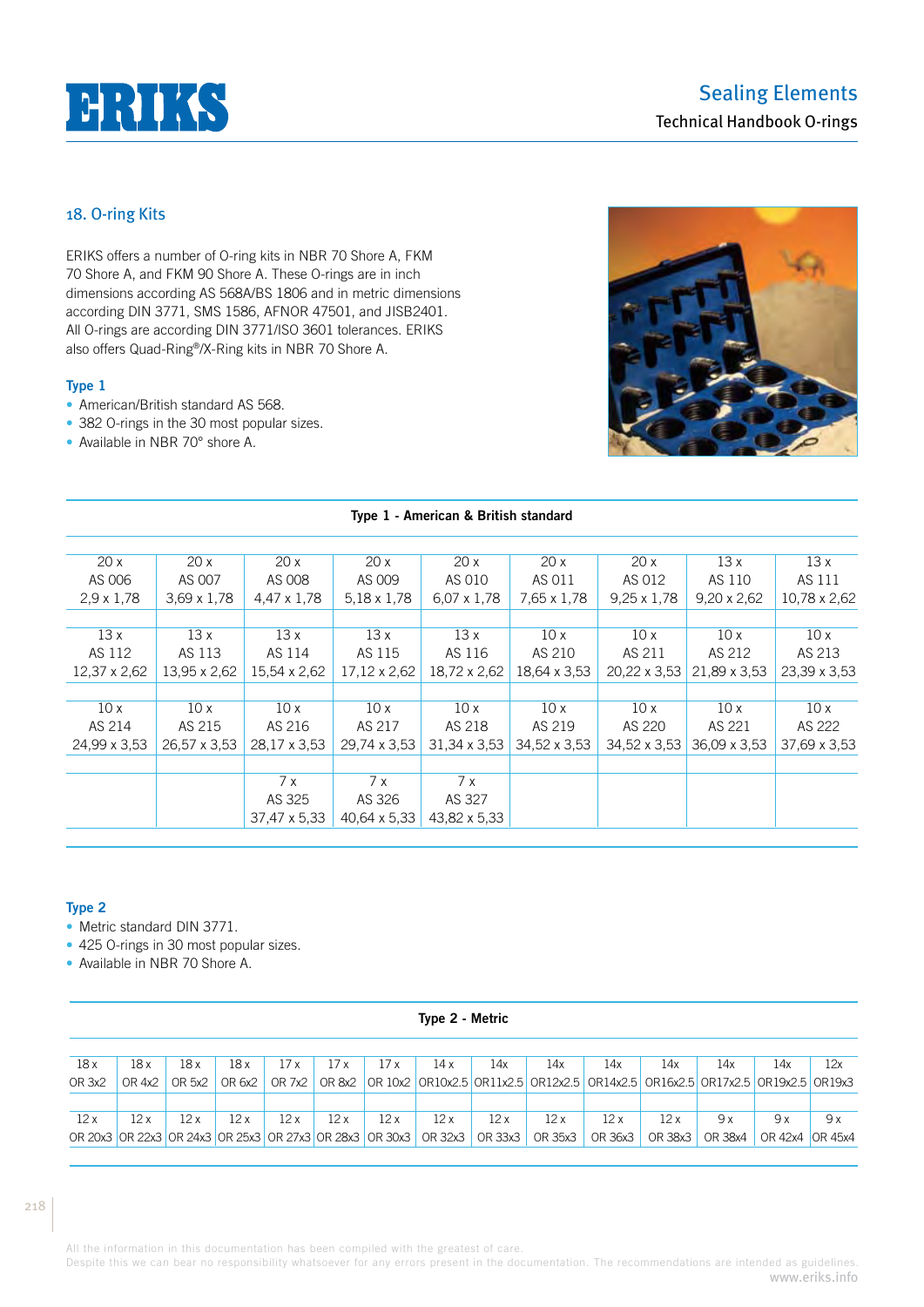

#### **Type A**

- American/British standard AS 568.
- 435 O-rings in 30 most popular sizes.
- Available in NBR 70 Shore A, NBR 90 Shore A, or FKM 70 Shore A.

| Type A - American & British standard |                          |                          |                    |                    |  |  |
|--------------------------------------|--------------------------|--------------------------|--------------------|--------------------|--|--|
| 30x                                  | 30x                      | 30x                      | 30x                | 30x                |  |  |
| 006 (2,90 x 1,78)                    | 007 (3,69 x 1,78)        | 008 (4,47 x 1,78)        | 009 (5,28 x 1,78)  | 010 (6,07 x 1,78)  |  |  |
|                                      |                          |                          |                    |                    |  |  |
| 30x                                  | 30x                      | 20x                      | 20x                | 10x                |  |  |
| 011 (7,65 x 1,78)                    | 012 (9,25 x 1,78)        | 013 (10,82 x 1,78)       | 014 (12,42 x 1,78) | 015 (14,0 x 1,78)  |  |  |
|                                      |                          |                          |                    |                    |  |  |
| 10x                                  | 10x                      | 10x                      | 15x                | 15x                |  |  |
| 016 (15,60 x 1,78)                   | $017(17,17 \times 1.78)$ | $018(18.77 \times 1.78)$ | 110 (9,20 x 2,62)  | 111 (10.78 x 2.62) |  |  |
|                                      |                          |                          |                    |                    |  |  |
| 15x                                  | 15x                      | 10x                      | 10x                | 10x                |  |  |
| 112 (12,37 x 2,62)                   | 113 (13,95 x 2,62)       | 114 (15,54 x 2,62)       | 115 (17,12 x 2,62) | 116 (18,72 x 2,62) |  |  |
|                                      |                          |                          |                    |                    |  |  |
| 10x                                  | 5x                       | 5x                       | 5x                 | 5x                 |  |  |
| 117 (20,30 x 2,62)                   | 118 (21,90 x 2,62)       | 119 (23,47 x 2,62)       | 210 (18,64 x 3,53) | 211 (20,22 x 3,53) |  |  |
|                                      |                          |                          |                    |                    |  |  |
| 5x                                   | 5x                       | 5x                       | 5x                 | 5x                 |  |  |
| 212 (21,82 x 3,53)                   | 213 (23,39 x 3,53)       | 214 (24,99 x 3,53)       | 215 (26,57 x 3,53) | 216 (28,17 x 3,53) |  |  |

#### **Type B**

- American/British standard AS 568A/BS1806.
- 295 O-rings in 24 most popular sizes (larger sizes than in Kit A).
- Available in NBR 70 Shore A, NBR 90 Shore A, or FKM 70 Shore A.

|                          | Type B - American & British standard |                    |                    |                    |                    |  |  |  |
|--------------------------|--------------------------------------|--------------------|--------------------|--------------------|--------------------|--|--|--|
| 15x                      | 15x                                  | 15x                | 15x                | 15x                | 15x                |  |  |  |
| $019(20.35 \times 1.78)$ | 020 (21,95 x 1,78)                   | 120 (25,07 x 2,62) | 121 (26,65 x 2,62) | 122 (28,25 x 2,62) | 123 (29,82 x 2,62) |  |  |  |
|                          |                                      |                    |                    |                    |                    |  |  |  |
| 15x                      | 15x                                  | 15x                | 15x                | 15x                | 15x                |  |  |  |
| 124 (31,42 x 2,62)       | 125 (33,0 x 2,62)                    | 126 (34,60 x 2,62) | 217 (29.74 x 3.53) | 218 (31,34 x 3,53) | 219 (32,92 x 3,53) |  |  |  |
|                          |                                      |                    |                    |                    |                    |  |  |  |
| 15x                      | 10x                                  | 10x                | 10x                | 10x                | 10x                |  |  |  |
| 220 (34,52 x 3,53)       | 221 (36,09 x 3,53)                   | 222 (37,69 x 3,53) | 223 (40.87 x 3.53) | 224 (44,04 x 3,53) | 225 (47,22 x 3,53) |  |  |  |
|                          |                                      |                    |                    |                    |                    |  |  |  |
| 10x                      | 10x                                  | 10x                | 10x                | 5x                 | 5x                 |  |  |  |
| 226 (50,39 x 3,53)       | 325 (37,47 x 5,33)                   | 326 (40,64 x 5,33) | 327 (43,82 x 5,33) | 328 (46,99 x 5,33) | 329 (50,17 x 5,33) |  |  |  |

# **Type B - American & British standard**

All the information in this documentation has been compiled with the greatest of care.

Despite this we can bear no responsibility whatsoever for any errors present in the documentation. The recommendations are intended as guidelines. www.eriks.info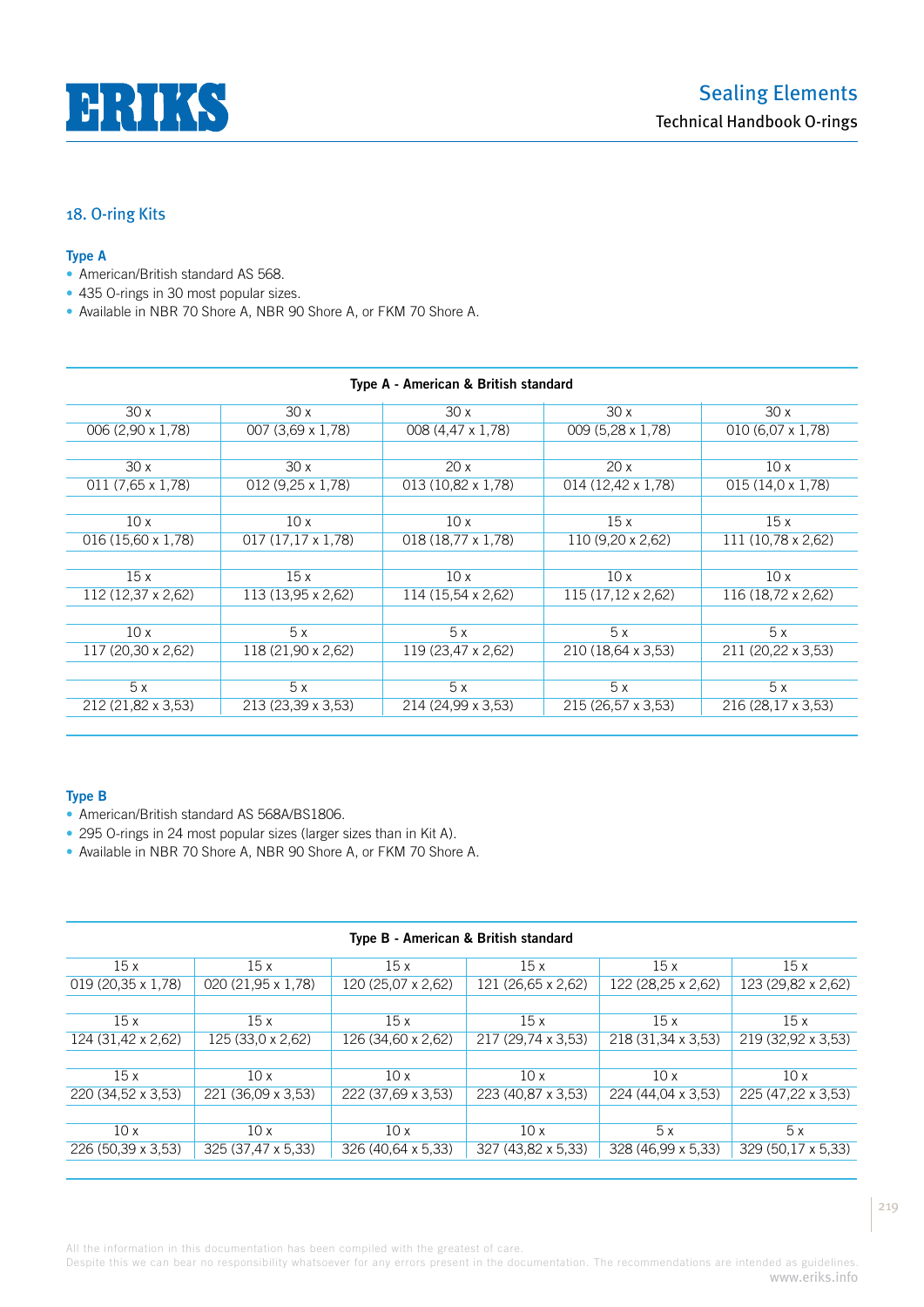

## **Type C**

- Metric standard DIN 3771.
- 425 O-rings in the most popular sizes.
- Available in NBR 70 Shore A or FKM 70 Shore A.

| <b>Type C - DIN Metric</b> |               |               |               |               |  |  |
|----------------------------|---------------|---------------|---------------|---------------|--|--|
| 20x                        | 20x           | 20x           | 20x           | 20x           |  |  |
| OR $4 \times 2$            | OR 6 x 2      | OR 8 x 2      | OR 10 x 2     | OR 12 x 2     |  |  |
|                            |               |               |               |               |  |  |
| 20x                        | 20x           | 20x           | 20x           | 20x           |  |  |
| OR 3,3 x 2,4               | OR 4,3 x 2,4  | OR 5,3 x 2,4  | OR 6,3 x 2,4  | OR 7,3 x 2,4  |  |  |
|                            |               |               |               |               |  |  |
| 20x                        | 20x           | 15x           | 15x           | 15x           |  |  |
| OR 8,3 x 2,4               | OR 9.3 x 2.4  | OR 10.3 x 2.4 | OR 11.3 x 2.4 | OR 12.3 x 2.4 |  |  |
|                            |               |               |               |               |  |  |
| 15x                        | 15x           | 10x           | 10x           | 10x           |  |  |
| OR 13.3 x 2.4              | OR 14.3 x 2.4 | OR 15.3 x 2.4 | OR 16.3 x 2.4 | OR 17.3 x 2.4 |  |  |
|                            |               |               |               |               |  |  |
| 10x                        | 10x           | 10x           | 10x           | 10x           |  |  |
| OR 10 x 3                  | OR 12 x 3     | OR 14 x 3     | OR 16 x 3     | OR 18 x 3     |  |  |
|                            |               |               |               |               |  |  |
| 10x                        | 5x            | 5x            | 5x            | 5x            |  |  |
| OR 19,2 x 3                | OR 20 x 3     | OR 22 x 3     | OR 24 x 3     | OR 26,2 x 3   |  |  |
|                            |               |               |               |               |  |  |

## **Type D**

• Metric standard DIN 3771.

- 295 O-rings in the 24 most popular sizes (larger sizes than Type C).
- Available in NBR 70 Shore A or FKM 70 Shore A.

| 15x | 15x                                                                    | 15x                                                              | 15x                                                            |
|-----|------------------------------------------------------------------------|------------------------------------------------------------------|----------------------------------------------------------------|
|     |                                                                        |                                                                  |                                                                |
|     |                                                                        |                                                                  | OR 29,2 x 3                                                    |
|     |                                                                        |                                                                  |                                                                |
|     |                                                                        |                                                                  | 15x                                                            |
|     |                                                                        |                                                                  | $34 \times 4$                                                  |
|     |                                                                        |                                                                  |                                                                |
|     |                                                                        |                                                                  | 10x                                                            |
|     |                                                                        |                                                                  | OR 46 x 4                                                      |
|     |                                                                        |                                                                  |                                                                |
|     | 5x                                                                     | 5x                                                               | 5x                                                             |
|     |                                                                        |                                                                  | OR 50 x 5                                                      |
|     | OR 25 x 3<br>15x<br>OR 36,2 x 3<br>10x<br>OR 40 x 4<br>5x<br>OR 40 x 5 | OR 26,2 x 3<br>15x<br>OR 30 x 4<br>10x<br>OR 42 x 4<br>OR 45 x 5 | OR 28 x 3<br>15x<br>OR 32 x 4<br>10x<br>OR 45 x 4<br>OR 48 x 5 |

All the information in this documentation has been compiled with the greatest of care.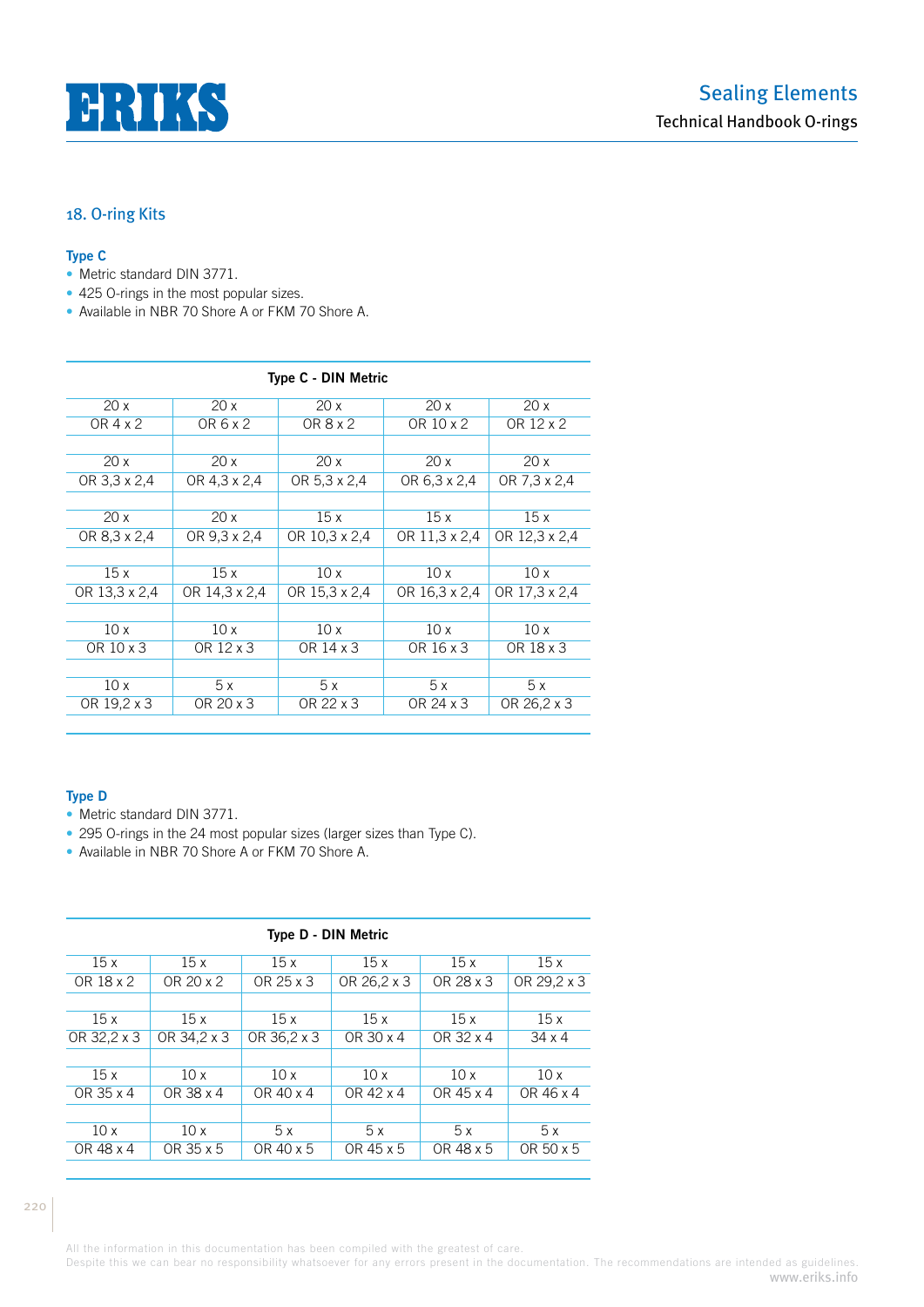

### **Type SV**

- Swedish Metric standard SMS1568.
- 425 O-rings in the 30 most popular sizes.
- Available in NBR 70 Shore A.

| <b>Type SV - Swedish Metric</b> |               |               |               |               |  |  |
|---------------------------------|---------------|---------------|---------------|---------------|--|--|
|                                 |               |               |               |               |  |  |
| 20x                             | 20x           | 20x           | 20x           | 20x           |  |  |
| OR 8,1 x 1,6                    | OR 9,1 x 1,6  | OR 10,1 x 1,6 | OR 11,1 x 1,6 | OR 12,1 x 1,6 |  |  |
|                                 |               |               |               |               |  |  |
| 20x                             | 20x           | 20x           | 20x           | 20x           |  |  |
| OR 13,1 x 1,6                   | OR 14,1 x 1,6 | OR 15,1 x 1,6 | OR 16,1 x 1,6 | OR 5,3 x 2,4  |  |  |
|                                 |               |               |               |               |  |  |
| 20x                             | 20x           | 15x           | 15x           | 15x           |  |  |
| OR 6,3 x 2,4                    | OR 7,3 x 2,4  | OR 8,3 x 2,4  | OR 9,3 x 2,4  | OR 10,3 x 2,4 |  |  |
|                                 |               |               |               |               |  |  |
| 15x                             | 15x           | 10x           | 10x           | 10x           |  |  |
| OR 11,3 x 2,4                   | OR 12,3 x 2,4 | OR 13,3 x 2,4 | OR 14.3 x 2.4 | OR 15.3 x 2.4 |  |  |
|                                 |               |               |               |               |  |  |
| 10x                             | 10x           | 10x           | 10x           | 10x           |  |  |
| OR 16.3 x 2.4                   | OR 17.3 x 2.4 | OR 19.2 x 3   | OR 22.2 x 3   | OR 24,2 x 3   |  |  |
|                                 |               |               |               |               |  |  |
| 10x                             | 5x            | 5x            | 5x            | 5x            |  |  |
| OR 26,2 x 3                     | OR 29,2 x 3   | OR 32.2 x 3   | OR 34,2 x 3   | OR 36,2 x 3   |  |  |
|                                 |               |               |               |               |  |  |

#### **Type SV-2**

- Swedish Metric standard SMS1568.
- 210 O-rings in the 24 most popular sizes (larger sizes than Type SV).
- Available in NBR 70 Shore A.

| 15x           | 15x         | 15x                         | 15x           | 15x           | 15x           |
|---------------|-------------|-----------------------------|---------------|---------------|---------------|
| OR 15,3 x 2,4 |             | OR 16,3 x 2,4 OR 17,3 x 2,4 | OR 32,2 x 3   | OR 34,2 x 3   | OR 36,2 x 3   |
|               |             |                             |               |               |               |
| 10x           | 10x         | 10x                         | 10x           | 10x           | 10x           |
| OR 39.2 x 3   | OR 42,2 x 3 | OR 44,2 x 3                 | OR 49.5 x 3   | OR 54.5 x 3   | OR 59,5 x 3   |
|               |             |                             |               |               |               |
| 5x            | 5 x         | 5x                          | 5x            | 5x            | 5x            |
| OR 64.5 x 3   | OR 69.5 x 3 | OR 74.5 x 3                 | OR 79.5 x 3   | OR 84,5 x 3   | OR 89,5 x 3   |
|               |             |                             |               |               |               |
| 5x            | 5x          | 5x                          | 5x            | 5x            | 5x            |
| OR 94.5 x 3   | OR 99.5 x 3 | OR 104,5 x 3                | OR 44.2 x 5.7 | OR 49,2 x 5,7 | OR 54,2 x 5,7 |

## **Type SV-2 - Swedish Metric**

All the information in this documentation has been compiled with the greatest of care.

221